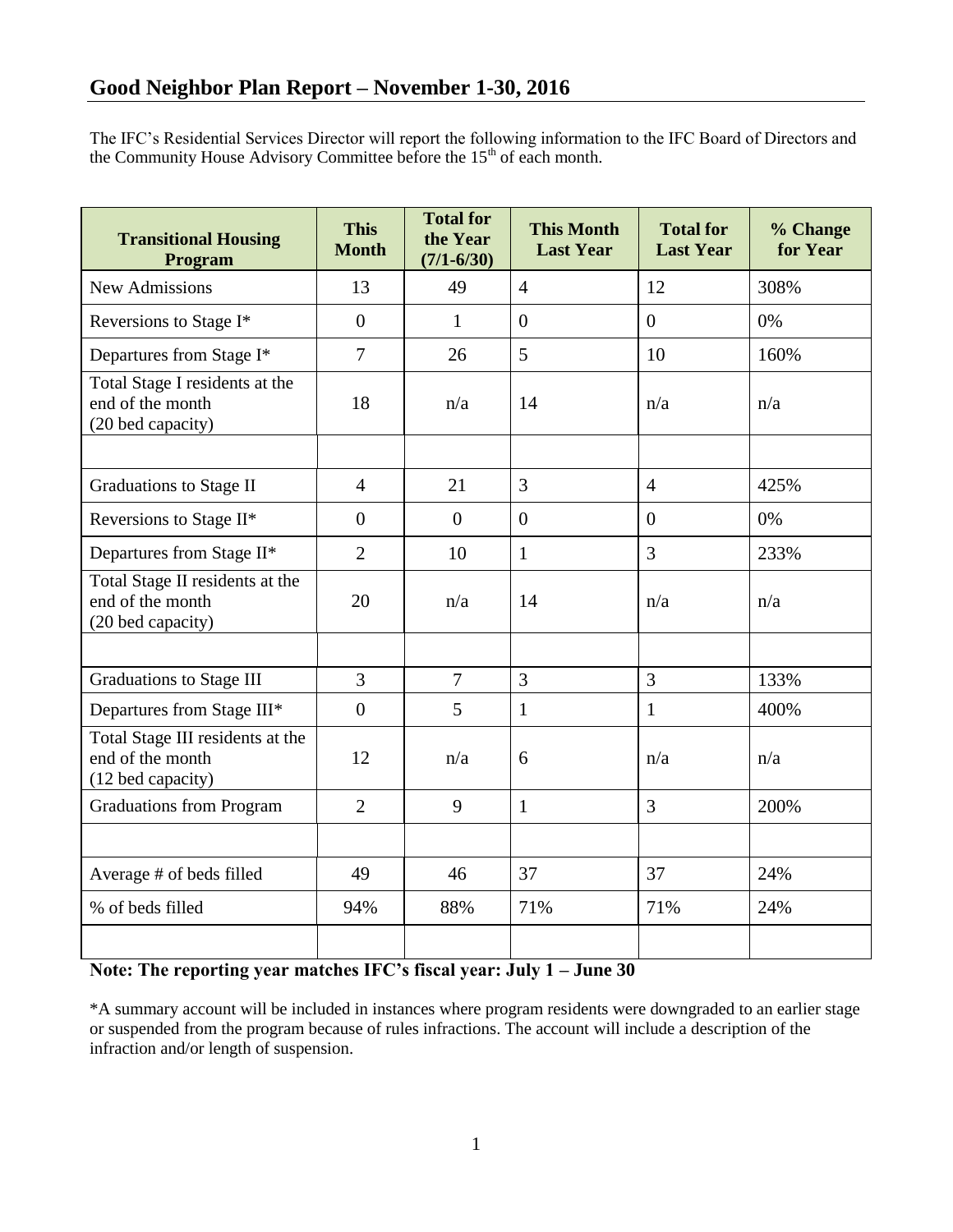# **Good Neighbor Plan Report – November 1-30, 2016**

| <b>Emergency Shelter-</b><br>open due to general conditions                                   | <b>This</b><br><b>Month</b> | <b>Total for</b><br>the Year | <b>This Month</b><br><b>Last Year</b> | <b>Total for</b><br><b>Last Year</b> | % Change<br>for Year |  |  |  |  |
|-----------------------------------------------------------------------------------------------|-----------------------------|------------------------------|---------------------------------------|--------------------------------------|----------------------|--|--|--|--|
| # of nights shelter open                                                                      | 14                          | 17                           | 10                                    | 15                                   | 13%                  |  |  |  |  |
| Average # of overnight guests                                                                 | 6                           | $\overline{4}$               | $\overline{2}$                        | $\overline{2}$                       | 100%                 |  |  |  |  |
| total # of guests, duplicated                                                                 | 77                          | 81                           | 23                                    | 24                                   | 238%                 |  |  |  |  |
| total # of guests, new this fiscal year                                                       | 23                          | 27                           | 12                                    | 13                                   | 108%                 |  |  |  |  |
| # of nights # of guests > $17*$                                                               | $\overline{0}$              | $\overline{0}$               | $\overline{0}$                        | $\overline{0}$                       | 0%                   |  |  |  |  |
| <b>Emergency Shelter – open due to individual needs</b>                                       |                             |                              |                                       |                                      |                      |  |  |  |  |
| # of on-premises admissions<br>resulting from police or emergency<br>services request*        | $\overline{2}$              | $\overline{2}$               | $\overline{2}$                        | 3                                    | (33)%                |  |  |  |  |
| <b>Safety and Security</b>                                                                    |                             |                              |                                       |                                      |                      |  |  |  |  |
| # of guests admitted with current,<br>government-issued photo ID                              | 59                          | 63                           | $\tau$                                | 8                                    | 688%                 |  |  |  |  |
| # of guests admitted with other ID                                                            | $\overline{0}$              | $\overline{0}$               | $\boldsymbol{0}$                      | $\overline{0}$                       | 0%                   |  |  |  |  |
| # of guests admitted without ID*                                                              | 18                          | 18                           | 5                                     | 5                                    | 260%                 |  |  |  |  |
| # of scheduled visitors<br>(i.e. service providers, meetings)                                 | 48                          | 244                          | 88                                    | 157                                  | 55%                  |  |  |  |  |
| # of walk-up visitors seeking shelter                                                         | $\mathbf{1}$                | 6                            | $\overline{2}$                        | 8                                    | (25)%                |  |  |  |  |
| # of other walk-up visitors<br>(i.e. donations, public tours)                                 | 23                          | 66                           | 37                                    | 105                                  | (37)%                |  |  |  |  |
| # of times a resident or guest left<br>Community House after curfew<br>without authorization* | $\overline{2}$              | $\overline{4}$               | $\overline{0}$                        | $\theta$                             | 0%                   |  |  |  |  |
| # of times when staff instructed<br>someone to leave the premises*                            | 10                          | 39                           | 8                                     | 18                                   | 117%                 |  |  |  |  |
| # of times when 911 and/or police are<br>called to premises for non-medical<br>reasons*       | $\boldsymbol{0}$            | $\overline{2}$               | $\boldsymbol{0}$                      | $\mathbf{0}$                         | 0%                   |  |  |  |  |
| # of times a resident or guest charged<br>with a crime that occurred on<br>premises*          | $\overline{0}$              | $\boldsymbol{0}$             | $\overline{0}$                        | $\theta$                             | 0%                   |  |  |  |  |
| # of guests who were found to be a<br>sex offenders staying on premises*                      | $\overline{0}$              | $\boldsymbol{0}$             | $\overline{0}$                        | $\overline{0}$                       | 0%                   |  |  |  |  |

**\* if this occurs, the monthly report will include an explanation as well as a count**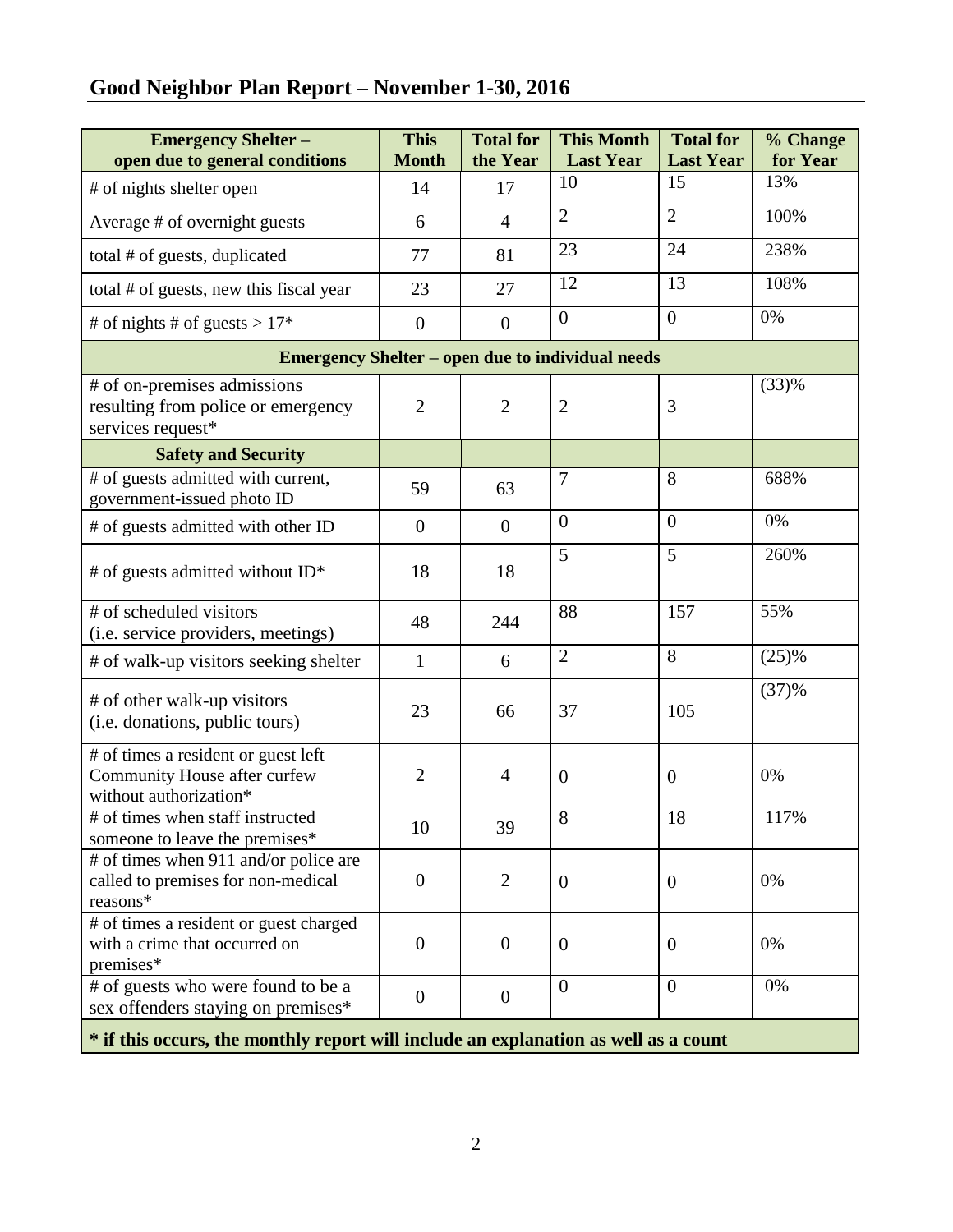$\mathbf X$  By checking this box, the Community House Residential Services Director affirms that a background check was administered to all prospective program residents before their admission into the transitional housing program.

## **DEPARTURES FROM STAGE 1:**

Involuntary:

- CP: Discharged for disagreement with rules.
- CH: Discharged for disagreement with rules.
- KC: Discharged for disagreement with rules.
- JD: Discharged for disagreement with rules.
- ME: Discharged for disagreement with rules.
- RK: Discharged for disagreement with rules.
- RP: Discharged for disagreement with rules.

## **DEPARTURES FROM STAGE 2:**

Voluntary:

- EP: Moved into permanent housing.
- DP: Moved into permanent housing.

#### **GUESTS ADMITTED WITHOUT PHOTO ID:**

A photo was taken to provide the guest with an agency ID and the guest was referred to IFC Community Services for assistance obtaining government ID

**RESIDENT LEFT AFTER CURFEW WITHOUT AUTHORIZATION:** 11/22/16 An individual staying for inclement weather began having anxiety due to being in an enclosed space with so many other individuals. He decided to leave the premises, against the advisement of staff. His friend, who was also staying for inclement weather, decided to go with him for support. They are not allowed to return for inclement weather space for 30 days.

**DIRECTED TO LEAVE THE PREMISES:** Same as Involuntary Discharges listed above (7); the individuals who walked up seeking shelter were advised of admissions process and instructed to leave the property (1); personal visitors to residents were informed that we do not allow personal visitors and were instructed to leave premises (2)

#### **ADDITIONAL INCIDENT**: